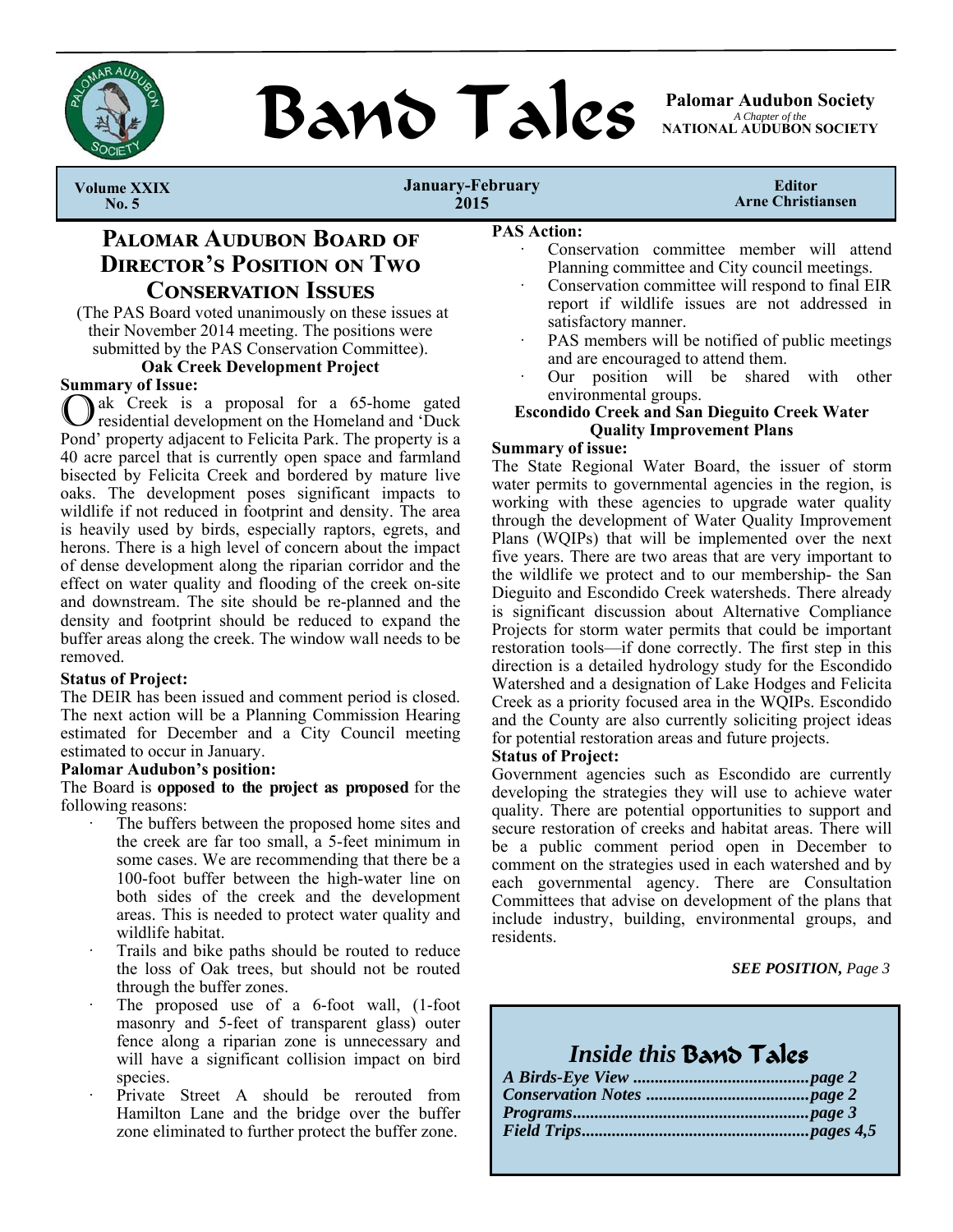## **A BIRD'S EYE VIEW** *Penny Hernandez, President*

**H** ope you all had the Merriest Holiday ever and that you did a lot of birding, maybe at the Christmas Bird Count, maybe on our field trips on Saturdays. Did you travel during the holidays? If you birded a new area and saw some new birds why not let us know. The



Newsletter Editor would welcome receiving from you any appropriate article. Just send them to arnec@juno.com. He'll do any needed editing, so don't be bashful.

Some news from Audubon California. They are asking us to email our members of Congress to vote NO on H.R.5781. If successful the bill will divert water away from wildlife refuges, take away water

from bird-friendly farms and undermine the Endangered Species act. Read more on page 6 of this issue of Band Tales or at <u>auduboncalifornia@audubon.org</u>.

Now for some fun. This quiz is from "The Bird Watcher's Quiz Book" by Henry Hill Collins, Jr. under "Bird Names – Color"

|                   | 13. Indigo               |
|-------------------|--------------------------|
| 2. Blue           |                          |
|                   | 3. Blue-gray 15. Lazuli  |
| 4. Brown          |                          |
|                   | 5. Cinnamon 17. Red      |
| 6. Glaucous______ |                          |
| 7. Golden         |                          |
|                   | 20. Scarlet              |
| 9. Great Blue     | $21.$ Snow               |
|                   | 10. Great Gray 22. Snowy |
| 11. Great White   |                          |
| 12. Green         |                          |
|                   | 25. Yellow               |

Bring your answers to the quiz to the January meeting and I will reveal and/or confirm the answers.

See you at January's general meeting.

Renny

### **CONSERVATION NOTES** *Richard Fowler, Conservation Chair*

## **RIDGWAY'S RAIL RECOVERY**

T he Ridgway Rail, formerly a sub-specie of the Clapper Rail, appeared near extirpation in Southern California in the early years of the twentieth century. Commercial hunting, dikes, expansion of agriculture, as

well as urban development all took their toll on a bird whose habitat was primarily coastal salt marshes. When it was listed as an endangered species in 1970 its major range appeared limited to marshes in the San Francisco Bay area.



Although the rail's situation in

Southern California was serious, small populations survived in local pockets. At the time of California's State Department of Fish and Wildlife first census of Ridgway's Rail in 1980 there were a total of 203 breeding pairs in Southern California, including 59 pairs in San Diego County. Then, as now, the largest San Diego population (26 pairs in 1980) were in the Tijuana Estuary.

In the 1980's recovery programs were begun by Federal, State, and local agencies. These included restoration and expansion of coastal marshes, predator control, and captive breeding programs. The outcome of these efforts has been monitored by yearly counts of breeding pairs by the California Department of Fish and Wildlife. The total breeding pairs in Southern California in 2013 were 525, more than doubling the number in 1980. San Diego County did relatively better reporting 261pairs, more than quadrupling the count in 1980.

The San Diego results are encouraging and may even be a low estimate as birds were counted only by their call. While it may not be entirely accurate, it has been done in a consistent manner over the past 34years. The methodology of these counts is fascinating and is well summarized by Zembal.\*

A great example of progress in this recovery is Batiquito's lagoon. In the 1980's there were no documented rails in the lagoon. In 1994 major dredging began to reopen tidal flows to the lagoon. This work was not completed until 1997. There may have been additional work in removing alien flora and controlling predation, though I don't have specifics for Batiquito. The rail was re-introduced from captive breeding programs and this has continued on a regular basis through July 2014 when seven additional rails were introduced. As of 2013 there were 45 breeding pairs, making it the second highest population in San Diego County after the Tijuana Estuary. Similar success has been seen at the San Dieguito lagoon where no rails were noted in the 1980's but 37 pairs were counted in 2013. Nonetheless, it is a site by site struggle. Other sites in San Diego have been less successful. Overall, there are now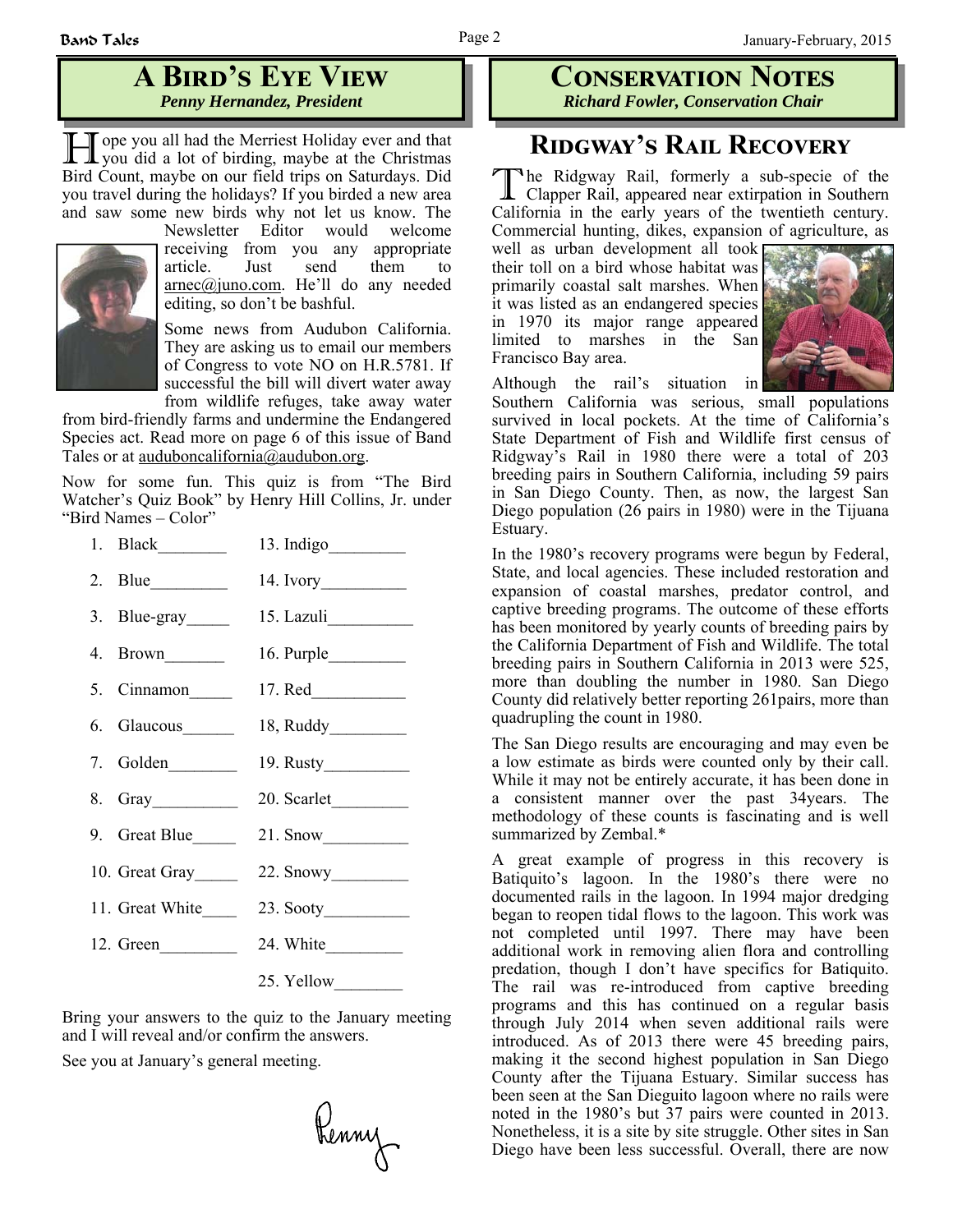15 breeding sites in San Diego County compared to only 8 in 1980.

Ridgway's Rail remains endangered and there are continuing challenges. The total coastal habitat remains small and is vulnerable to severe weather changes as happened in 2008. Natural predators such as Northern Harriers and Peregrine Falcons as well as raccoons and rats will prey on the birds and/or their eggs. Will the Rail maintain its current population once the captive bird programs are terminated? There is reason for optimism. Local conservation groups have formed at some of these sites and are working with scientists to meet these threats. The marshes are dynamic environments that require continuous monitoring and adjustments. Resources are now available that were not present in the 1980's.

*\*Zembal,R., et.al. Light-footed Clapper Rail Management, Study, and Propagation in California, 2013. California Department of Fish and Game, Wildlife Management, Nongame Wildlife Unit Report, 2013-02. Sacramento, CA* 



*POSITION, from Page 1*

### **PAS Board Recommendation:**

- 1. **Support** a hydrology study for the Escondido Creek Watershed as a first step in a process of watershed restoration. We will work with other groups like the Escondido Creek Conservancy (TECC) to promote changes that will create a more natural Escondido creek from Lake Wolford all the way to the San Elijo Lagoon.
- **2. Support** the designation of Lake Hodges and Felicita Creek as priority areas for water quality improvement projects.

### **Proposed PAS Actions:**

- Submit comment letters when the public comment period is opened.
- Submit letters to the City of Escondido and the County to encourage adoption and support of these actions.
- Identify areas to propose to be included in the list of restoration sites.
- Work with TECC and other environmental groups to support these goals.

## **PROGRAMS**

*Please join us for our interesting monthly program and refreshments at the Remington Club, 16916 Hierba Drive, Rancho Bernardo. There is a social period beginning at 7:00 pm with the meeting and program getting under way p***rom***ptly at 7:30 pm.*

## **Thursday, January 22, 2015 Ryan Andrews & Trysten Loefke "Our Camp Colorado Adventure"**

P alomar Audubon Society has a multifaceted mission, including a community outreach program with several special initiatives. One of these initiatives is our scholarship program. In 2014, we provided two 100% scholarship awards for a week-long educational summer camp on birding conducted by the American Birding Association at Colorado Springs, Colorado. The recipients of these Young Birder scholarships were Ryan Andrews and Trysten Loefke. Both boys are 15 yrs. old and are regular PAS field trip participants. They are excellent birders. Mark your calendar for this presentation and come hear all about what Ryan and Trysten did last summer!



### Thursday, February 26 **Jeff Lemm "Snakes, Lizards, and Frogs in San Diego County"**

J effery Lemm is a herpetologist at the San Diego Zoo Institute for Conservation Research. Jeff has traveled the world in search of reptiles and amphibians and has won awards for his photography of these amazing creatures. He is the author of the "Field Guide to Amphibians and Reptiles of the San Diego Region". This presentation gives us an opportunity learn something about those other animals that we often see, when out and about, exploring our local environment.

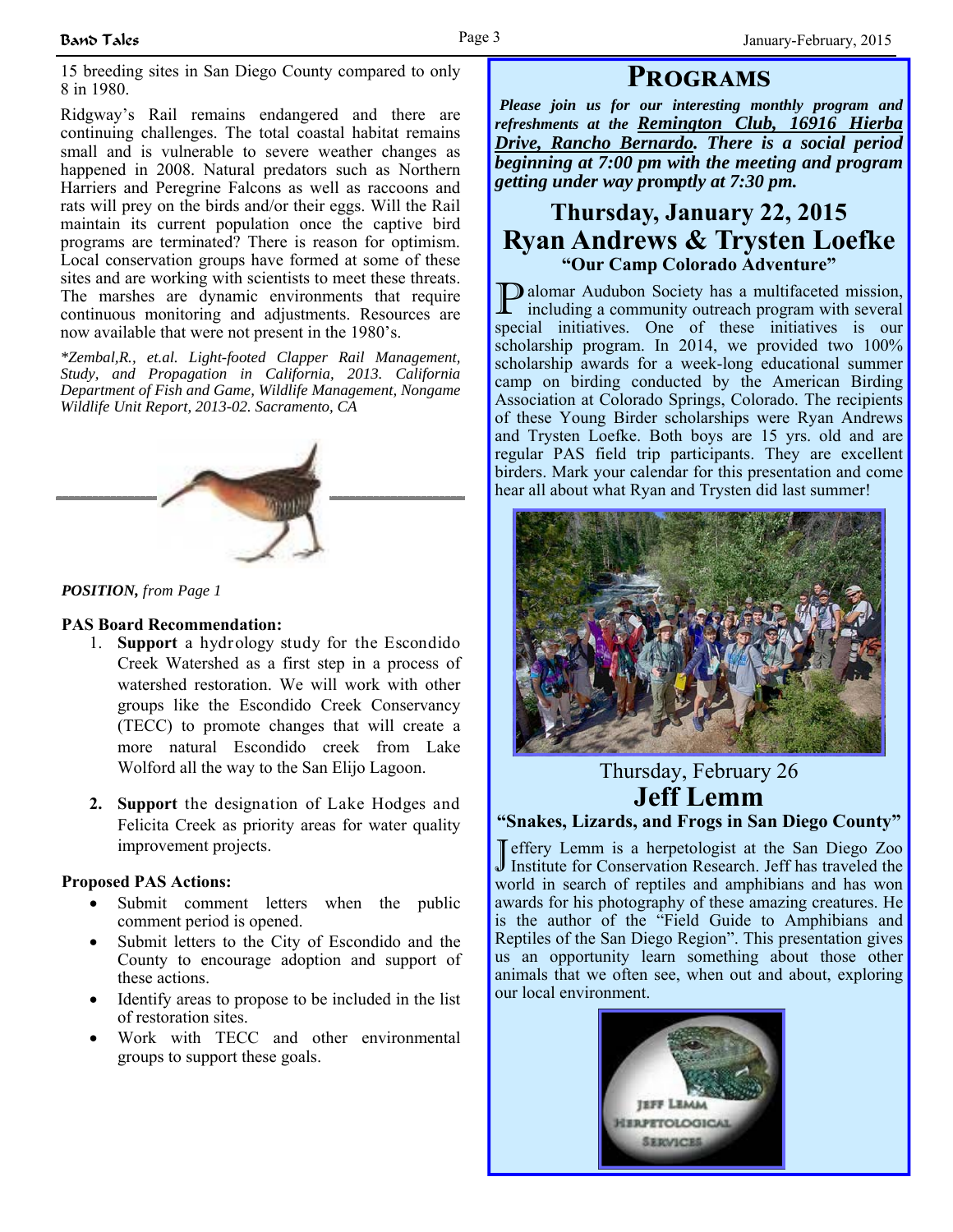### **FIELD TRIPS** *Jim Beckman*

The ther a seasoned birder or a beginner, you are welcome to join us. For more information call the trip leader shown below. Heavy rain cancels trips. Locations in Thomas Guide Coordinates are shown in parenthesis as (Page-Column Row). Ratings: 1=easy, suitable for all levels, 2=moderate, a bit more walking and possibly some hilly terrain, 3=challenging, longer hikes and may involve some steep terrain.

> Saturday, January 3, 8:30 a.m. **Dixon Lake** Escondido **(1110-C3) Rating: 2**

From I-15 in Escondido, exit at El Norte Parkway and drive east approximately 3 miles. Look for the "Daley Ranch/Dixon Lake" signs and turn left (north) on La Honda Drive. Continue toward Dixon Lake and the Daley Ranch free parking area on your left. Meet at the east end of this parking lot, adjacent the Dixon Lake entrance. Leader: Jim Beckman 858-205-2819

> Saturday, January 10, 8:30 a.m. **Sweetwater River/Bonita**  National City **(1310-C4) Rating: 2**

Take I-15 south to I-805 south and take the Sweetwater Road exit in National City. Turn right at Sweetwater Road and then right at Plaza Bonita Road. You will see the Plaza Bonita Shopping Center parking area on the left. Meet at the far west corner of the parking lot near the Outback Steakhouse. Our walk will be along the Sweetwater River where we should see a good variety of waterfowl and other birds. Leader: Jeff Ebright

858-484-3932

Saturday, January 17, 8:30 a.m. **Dos Picos County Park & Rangeland Rd.** Ramona **(1171-H5) Rating: 2**

From I-15 in Rancho Bernardo go east on Rancho Bernardo Road, which turns into Espola Road (S5), and continue to Poway Road (S4). Turn left and drive east to Highway 67. Head north on Highway 67 and just before you reach Ramona, make a hard right on Mussey Grade Road (heading southwest). Continue on Dos Picos Park Road  $\frac{1}{2}$  mile to the park entrance on the left. There is a San Diego County Park parking fee, but free with a County senior pass.

Leader: Hal Benham 858-679-7904

> Saturday, January 24, 8:30 a.m. **Guajome Regional Park** Oceanside **(1067-D7) Rating: 2**

From Highway 78 in Oceanside, exit north on College Boulevard, and drive 4.4 miles north to Highway 76.

Make a right turn on Highway 76 and continue east about  $\frac{1}{2}$  mile to Lake Guajome Rd. Turn right (south) and drive up the hill past the park entrance, which does not open until later, and park on the street. Leader: Doug Walkley 310-387-8190

> Saturday, January, 31, 8:30 a.m.  **Oak Hill Memorial Park**  Escondido **(1130-F1)) Rating: 1**

From I-15 exit east on Via Rancho Parkway, which becomes Bear Valley Parkway, and drive 5 miles north to Glen Ridge road at Orange Glen High School. Turn right on Glen Ridge Road and proceed approximately 1 mile east to the cemetery gate. Turn left to parking area. Leader: Jim Beckman 858-205-2819

Saturday, February 7, 8:30 a.m. **San Joaquin Wildlife Sanctuary** 5 Riparian View, Irvine, CA 92612 **(Thomas Guide to Orange County, page 859 J-7) Rating: 2**

Take I-5 north to the San Diego Freeway I-405, then exit on Culver and turn left. At the first signal, which is Michelson, turn right. Continue west on Michelson and then turn left on Harvard. Continue south on Harvard and then turn right on University Drive. Continue on University to Campus Drive and turn right again. Stay in the far right lane and immediately turn right on to Riparian View which will enter the San Joaquin Wildlife Sanctuary. (There is a dark green sign by the turnoff, identifying this as the route into the San Joaquin Wildlife Sanctuary) At the end of the road, you will make a sharp left turn down a steep driveway and into the parking lot. The first building you see will be the Sea  $\&$  Sage Audubon House. Beyond the Audubon House are the ponds of the San Joaquin Wildlife Sanctuary and many trails for us to explore. Allow 50 minutes from Oceanside. Leader: Sally Sanderson 760-749-6995

> Saturday, February 14, 8:30 a.m. **Tecolote Canyon Park**  San Diego **(1268 F2) Rating: 2**

Depending on your starting location, travel to the I-5 freeway. From the I-5 in San Diego, exit east at the Seaworld Drive/Tecolote Road off-ramp – away from Mission Bay. Continue on Tecolote Road. to the end and park at the visitor's center. This is a great spot for finding both resident and migrating birds. Rarities often show up here.

Leader: Jack Friery 619-218-7342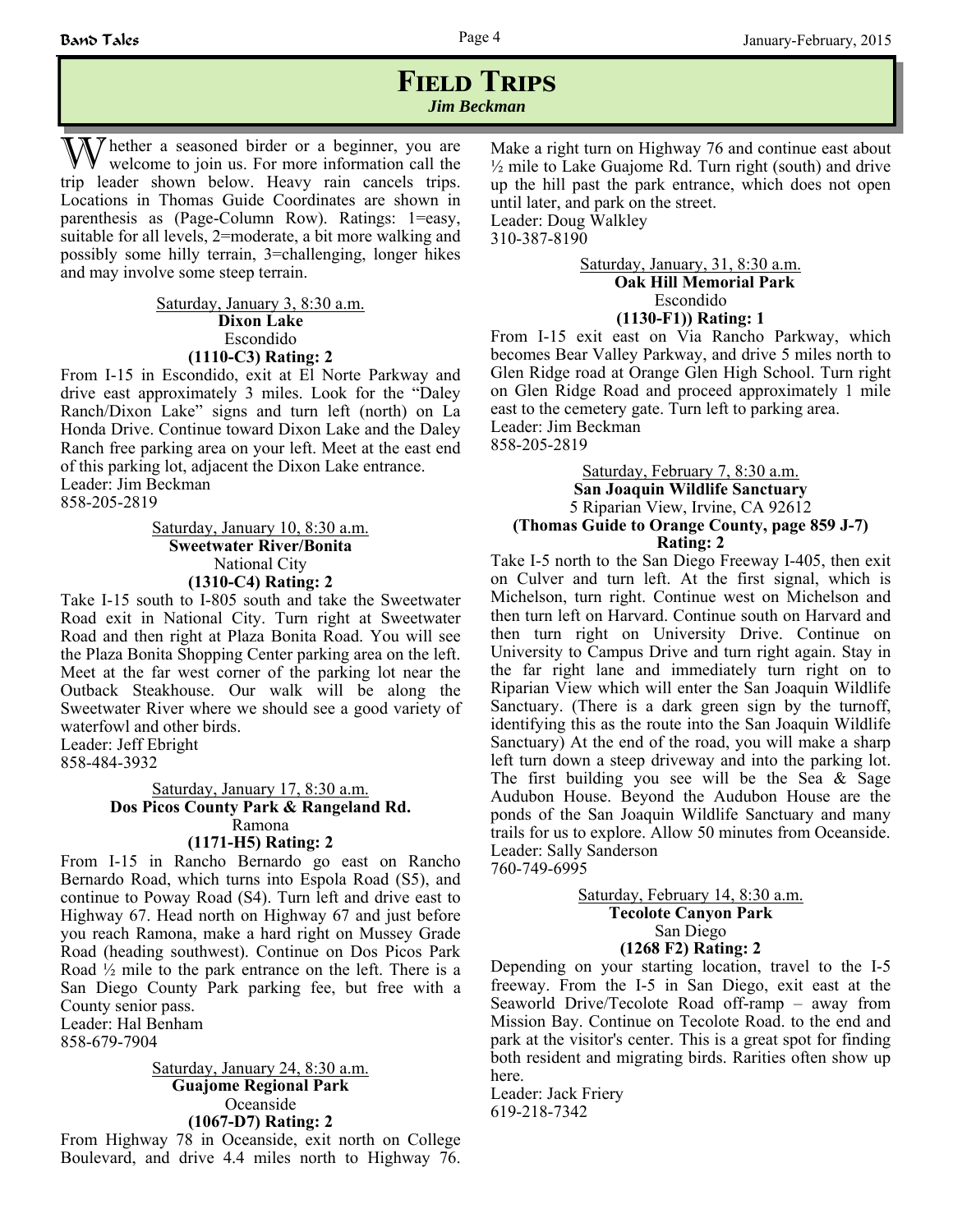#### Saturday, February, 21, 8:30 a.m. **Santee Lakes** Santee **(1231-A5) Rating: 2**

From I-15 go east on Highway 52. Exit at Mast Boulevard Continue east on Mast Boulevard to Fanita Parkway. Turn right and continue south to the entrance to Santee Lakes on your right. Car entry fee is \$5. **OR** from Mast Boulevard turn left on Fanita Parkway, and continue north to Lake Canyon Drive. Turn right, park and walk in the open gate for **free**. Meet in the parking lot by the General Store between lakes 4 & 5. Leader: Tom Trowbridge 760-743-1052

### Saturday, February 28, 8:30 a.m. **Caspers Wilderness Park (New Location)** 33401 Ortega Highway, San Juan Capistrano, CA **Rating: 2**

Allow 1hr travel time from Escondido. Travel west on Highway 78. Take I-5 north in Oceanside to San Juan Capistrano and exit east on Highway 74 Ortega Highway. Go about 7.5 miles to Caspers Park Road and turn left. There is a required day-use fee at the entrance. Meet at the day-use parking lot. Bring a lunch for an after birding picnic.

Leader: Doug Walkley 310-387-8190

Saturday, March 7 **San Diego Bird Festival – No Scheduled Field Trip**

# **OLYMPIC BIRDFEST 2015**

Dates: April 10-12, 2015 Location: Sequim, WA

Description: The festival with the most spectacular setting! Visit the rain shadow of the *Olympic Peninsula* to discover the birds of the coastal Pacific Northwest— Marbled Murrelets, Rhinoceros Auklets, Harlequin Ducks, dippers, Black Oystercatchers, Long-tailed Ducks, and more. Guided field trips, a boat cruise in the Strait of Juan de Fuca, silent auction, and a gala banquet. Our featured speaker is Lynsy Smithson Stanley: "Climate change as a 'Bird Issue'." Join the Birdfest Pre-trip on April 8-9, 2015, two days exploring northwest coastal Washington, a region rarely seen by birders.

Immediately following BirdFest, join us for a three-day, two-night birding cruise of the San Juan Islands, April 12- 14, 2015. Cruise registration: separately at: www.pugetsoundexpress.com/audubon .

Birdfest website address: www.olympicbirdfest.org E-mail address: info@olympicbirdfest.org

Contact name: Olympic Peninsula Audubon Society, 360-681-4076



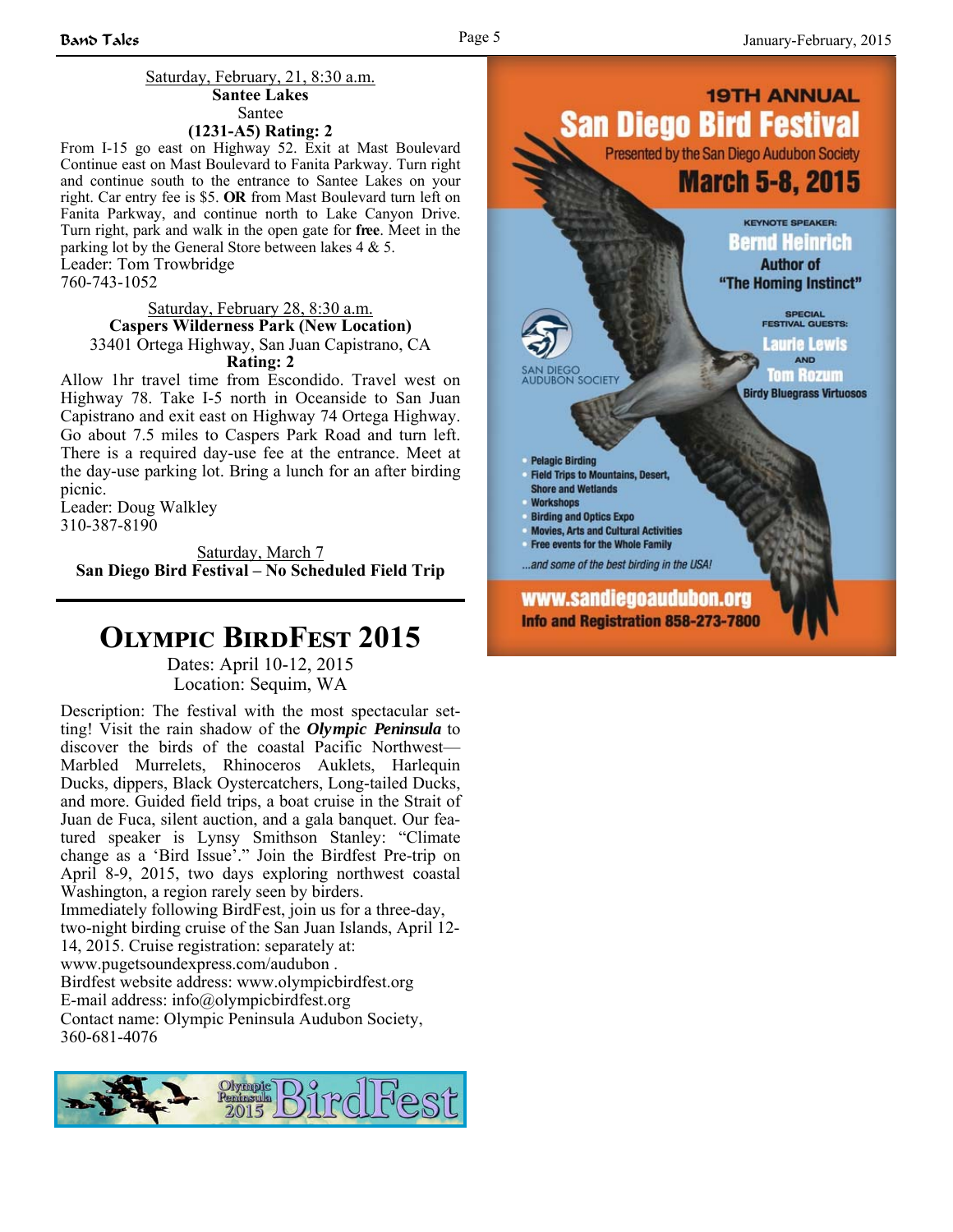

## **STOP THIS NIGHTMARE FOR BIRDS**

A s you read this, a bill being touted as "drought response" – but which is actually a grab-bag of attacks on environmental protections for birds and nature – is being fast-tracked through the U.S. Senate.

### **We need your help to stop this bill in its tracks.**

This summer, the Senate approved a bill from California Sen. Dianne Feinstein to facilitate water transfers and water storage in California in response to the drought. Negotiations with the House of Representatives have made the bill more favorable to agricultural and urban water users at the expense of wildlife.

The latest version of the bill is a nightmare for birds and nature. It will undermine Endangered Species Act protections and weaken environmental review and public participation in dam construction projects. It could leave thousands of acres of important wetlands in the Sacramento Valley dry while water is sent south, and it will take water away from the Central Valley wildlife refuges that millions of birds need to survive.

We are disappointed that this bill benefits agricultural and urban interests while rewriting major provisions of important environmental laws—without any hearings or an opportunity for public input.

**This bill is moving fast and we don't have much time. Please send an email to your California senators right now. You can make your voice go even further if you call them:**

**Sen. Dianne Feinstein: Washington, D.C., office: (202) 224-3841**

**Sen. Barbara Boxer: Washington, D.C., office: (202) 224-3553**

**Tell them that birds and nature in the Central Valley are important to you, and that you DO NOT support this water grab by agricultural and urban water users at the expense of birds and nature.**

*Photo by Bill Gracey.*



I hank you for bringing your love of birds with you to the polls this year. While we may disagree on specific measures, we can make a better home for California birds when we take action. While we are happy to know that birds from the Klamath to Pixley Wildlife Refuge to the Salton Sea will benefit from the results of this election, we also know that our work is far from done.

Now that Proposition 1 has passed, it is vital that we work hard to make sure that these funds are spent responsibly. Funding for conservation and restoration must be allocated to priority projects, and the state should favor water storage strategies that have the least impact on habitat. As Peter Gleick of the Pacific Institute so intelligently put it, "the ultimate value and effectiveness of the bond will depend on how it is implemented and how the funds are spent."

Audubon California will be there, watching the implementation, and we know we can count on you, our bird heroes, to be there to make sure that Californian politicians keep their promise to our state's birds and wildlife. We look forward to seeing what we can accomplish next.

Sincerely,

Audubon California

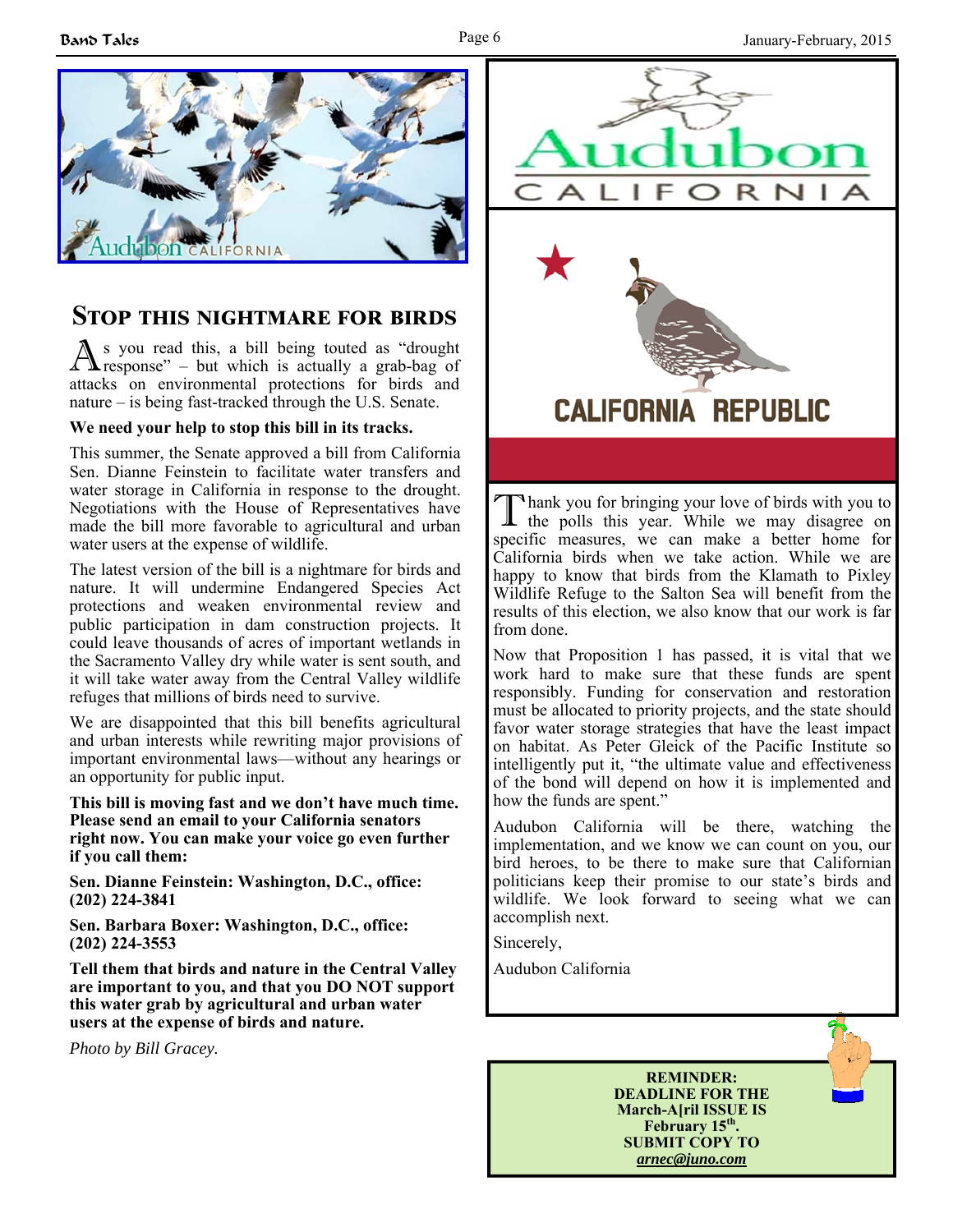## **ALLEN'S HUMMINGBIRD NAMED AUDUBON CALIFORNIA'S** 2014 Bird of the Year **December 15th, 2014 · by Garrison Frost**



O ne of California's most beloved birds today was named the 2014 Audubon California Bird of the Year. The Allen's Hummingbird – which lives exclusively along the Pacific Coast from Mexico to Oregon – received the designation after totaling nearly 30 percent of votes cast during an online poll this fall.

The Allen's Hummingbird migrates between wintering grounds in Mexico and breeding ground in California and southern Oregon, though some birds will stay in the Golden State year-round. The Allen's Hummingbird prefers coastal areas with trees and shrubs, and is commonly seen taking nectar from flowers. It is also a popular visitor to backyard feeders.

"Every one of the nominated birds is beloved by Californians, but I'm not surprised to see the Allen's Hummingbird come out on top," said Brigid McCormack, executive director of Audubon California. "Everybody loves hummingbirds. It's so small and delicate, but also remarkably hardy."

An adult Allen's Hummingbirds is about 3.5 inches long, with a wingspan of about 4 inches. It has an iridescent red throat and a shiny green back, and it weighs about the same as three or four paperclips.

While the Allen's Hummingbird is not considered to be of a conservation concern, Audubon researchers fear that could change in the coming years as development and non -native plants continue to chip away at its coastal habitat. Global warming is also predicted to have an impact on the Allen's Hummingbird. By 2080, the species could lose up to 90 percent of its breeding range, forcing it to find more hospitable areas elsewhere. To those who love watching the Allen's Hummingbird at their feeder, this could be a big loss.

More than 8,800 votes were cast in this year's Bird of the Year poll. The Allen's Hummingbird finished with 29.4 percent of the vote. The Western Yellow-billed Cuckoo came in second place with 23.2 percent, followed closely by the Brown Pelican at 23 percent.

"Every species nominated was a focus of our conservation work over the last year," said McCormack. "Our hope is that the attention this award brings to the Allen's Hummingbird will help raise awareness of the conservation needs of all birds throughout the state. We encourage everyone to go outside or look out their window for the Allen's Hummingbird. It is a state treasure."

*(photo of Allen's Hummingbird by Dan Levinson)*

*PALOMAR AUDUBON SOCIETY WELCOMES NEW AND RENEWING CHAPTER-ONLY MEMBERS:*  Roberta Moss/Patrice Berena Louise Cannon Orval Carter Al & Gray Church Deanna Clatworthy Joan Comito Jo Daughterty Trudy Florence Elinor Foulke Jim & Marjorie Freda Ron & Delores Grant Robert Hoover Susan Hunter Linda & David Jablin Bert & Sharon Kersey Robin Kohler Al & Donna Przecha Linda Rasmusson Elizabeth Rose Helen Rosser Gail Smith Deanna & James Stephens Byron Swift Otto & Ruth Talle Vinca Valdivia Doug Walkley *AND WE APPRECIATE OUR DONORS VERY MUCH!*  Mikael & Sonja Beeve Al & Grey Church Al & Gray Church Jeffrey & Pamel Derler Schwab Charitable Fund Jane Hall Wallace Rick William & Miriam Sherrard Mary Smith John & Nan Thomas Anna Trunnell Doug Walkley